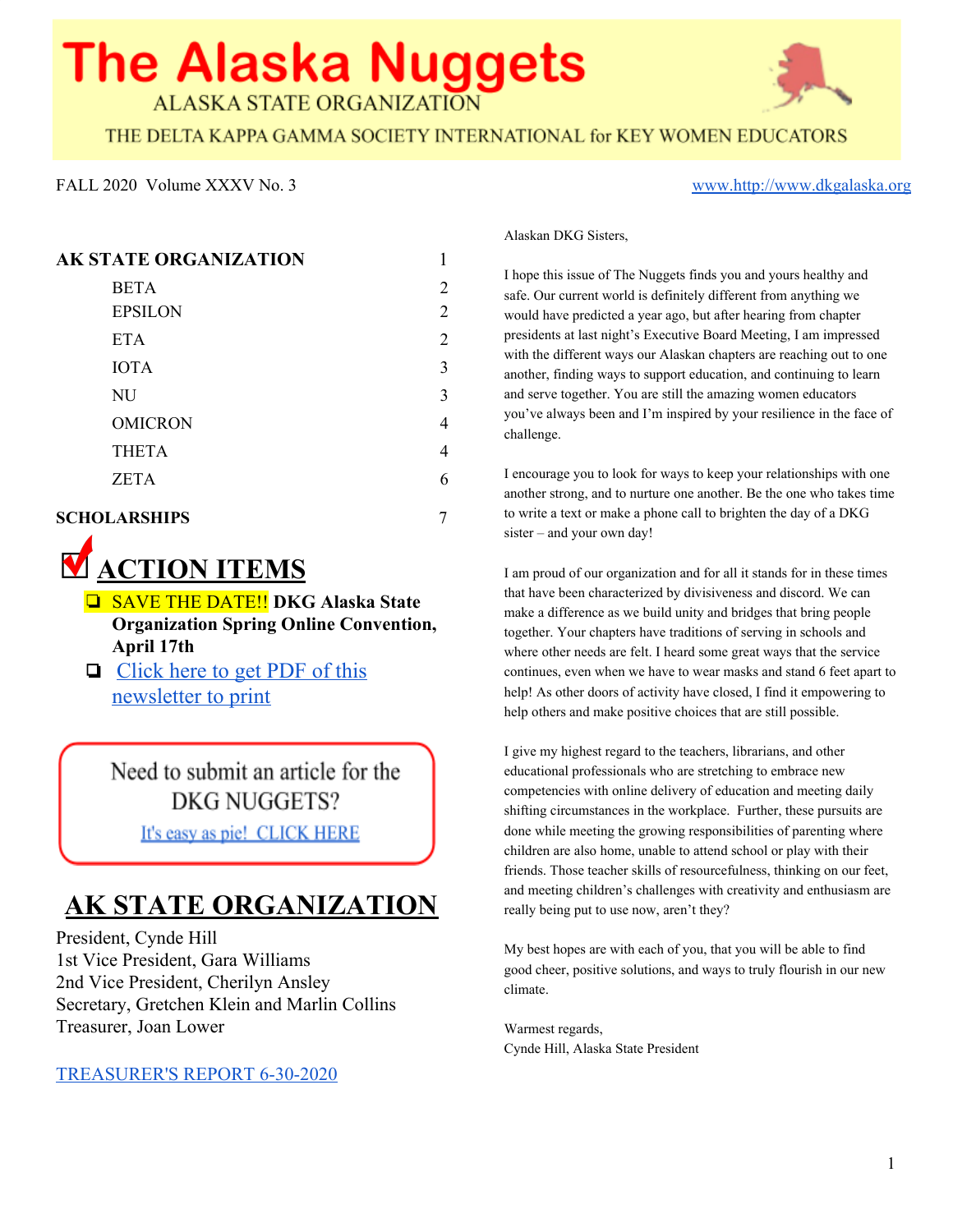

#### **Chapter Report**

Submitted By Eleanor Houts

Beta Chapter 2020-2021 school year began with an August social – a hotdog roast at member Claudia Hall's hangar - hangar doors open wide, camp chairs positioned 6' apart and smiling eyes peeking over masks. The weather was perfect for such an evening and we were entertained by our members playing and learning to play the marimba. Member Peggy Carlson, who leads several marimba groups, brought equipment for the enjoyment and learning experiences of all.

Our first order of business in our September meeting was to honor and profusely express gratitude to our phenomenal out-going Beta officers headed by Maryanne Allan. She and her board of Kathy Alton, Judy Jasperson, and Judy Tolbert served for two consecutive terms and were an amazing and dedicated team.

Our September and October meetings were held in Claudia's home with members masked while others "Zoomed in" to participate. We especially enjoyed having women who have moved out of state, and yet retained their memberships, be able to join us once again via technology.

September's program focused on election considerations while October's dealt with having personal financials in order. Both programs were well received and generated insightful discussions.

A member survey provided the executive board with new ideas and goals we might like to try as well as a list of reasons each of us enjoy our membership in DKG.

A goal is to keep each of our colleagues involved and active. Our plan is to hear from a panel of members who are actively teaching and learn of their experiences while we look for ways of assisting those who are under the constraints of the pandemic lockdown. We will also take part in supporting KUAC, our local radio station, in their annual fund-raising drive.

#### **EPSILON**

**Chapter Report**



#### **ETA**

#### **Chapter Report**

Eta is organizing activities that members can do at home but also with the group, for example a paint night or cooking night via zoom. We are planning on doing a night activity also like a zoo light walk or botanical garden light walk. If and when the weather permits, we wanted to do a pop up meeting also.

We put together a survival kit for the currently working members, and will touch base with them to see what other items they may need when the students return to the classroom next month. Additionally, we made individual phone calls to the members to see how they were doing and gather ideas for what they were interested in for the year's program.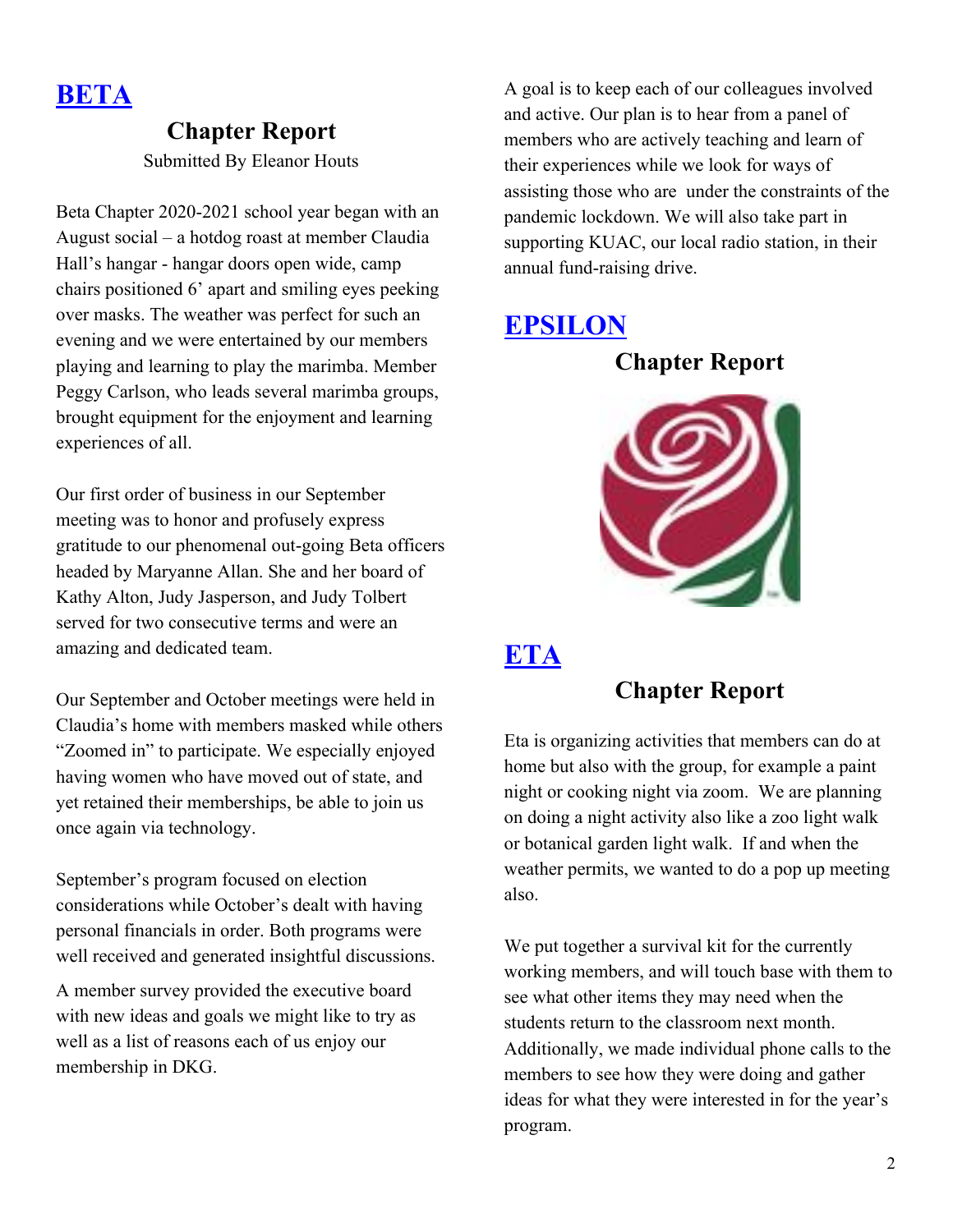A second survival kit was made to give to our currently working members to hand out to another teacher with information about Delta Kappa Gamma as a way to possibly gain new members.

Members expressed an interest in retirement, pre-retirement planning information. Other program interests were to invite future political candidates to attend meetings, continue to advocate for educational funding, find an activity through "justserve.org" or other agencies to help support, and continue our support of the CIT/H program within ASD through making pillowcases.

## **IOTA**

#### **Chapter Report**

Submitted By Jan Love and Marcia Hirai



Iota Chapter in Sitka got off to a great season with the initiation of 4 new members:

Meggan Turner, Cherie Creek, Ariel Starbuck and Diana Twaddle.

Initiation-in-a-Basket was delivered to one of their homes where the four gathered. They were provided with a photo to follow how to set up the table with the supplies provided. The rest of the chapter joined them on Zoom. It was a joy to welcome these outstanding women educators to our chapter.

Iota was also able to award five more mini-grants to local educators. The goal of these mini grants was to help with needs created by the Covid protocols required in all classrooms. We were able to help with online reading programs, technology tools, books related to emotional/social learning and organizational aids. Another way we like to show support is by providing home-baked goodie trays to each school in our town during American Education Week in November, but alas, this year we needed a new plan. So, a couple of our sisters have decorated snack boxes for each school, and we will fill them with individually wrapped store-bought goodies. The presentation has changed, but our appreciation for teachers, administrators, and support staff is just as sincere.

Iota will continue with a theme of caring throughout the year. We have programs planned to inform and encourage financial, personal, family and community care. The first event will feature a local financial planner. In this time of isolation, we are feeling support in seeing our sisters faces through our zoom meetings. It is a challenge and a joy to find ways to adapt to our new normal.

#### **NU**

**Chapter Report**

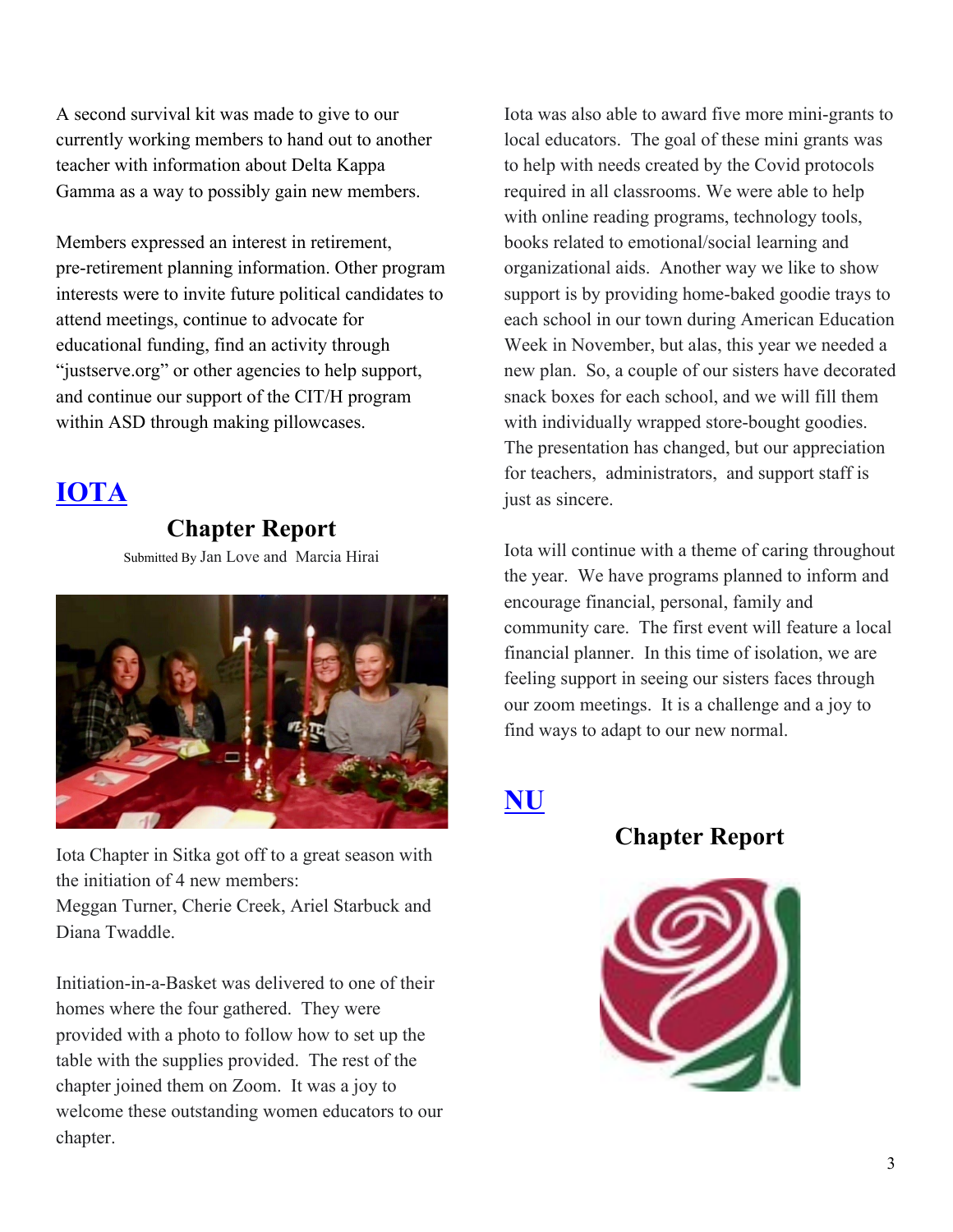## **OMICRON**

#### **Chapter Report** Submitted By Amy Budge

Our year has started bumpy due to COVID 19. Members have stayed in place at home unless they are actively teaching. The August meeting was skipped because we could not meet in any group or facility. We held a very brave September Zoom meeting, which did not have a quorum because not everyone was able to get on.

At the end of October, we will try another ZOOM. It has been discouraging to go from such a vibrant group to wisps of people. This year we have 24 members divided into 4 committees. Each committee normally is responsible for two meetings a year, which includes the program and a meal. We have not started this yet, as we normally meet at a town elementary school to provide year round access to parking and easy access to the building. Currently, we are waiting on this and trying the Zoom. We still meet the last Monday of the month from 5:30-7:30 pm. Our chapter wants our programs to be built on the mission and purposes of DKG, but we have only attempted a group greeting and not a serious program. We are limited by time on our Zoom account, and still keep member contact through email by sending agendas, minutes, announcements and birthday celebrations.

Our service projects revolve around the Homer Food Pantry, our community food outreach program. We were unable to provide backpacks filled with student supplies in the Fall, but were able to give some supplies to one of the local elementary schools. We do not want to lose this program.

Omicron is very concerned about the stress our active teachers are carrying trying to teach both face to face and remotely. We are concerned about the

physical health of our members, and are trying to hold ourselves together. I am keeping this photo as an inspiration for our future of what we can be...together.



### **THETA**

**Chapter Report** Submitted By Marlin Collins



Coyote Trail Farm & Fiber Mill (CTF&FM) welcomed six members of Theta Chapter to go on a tour of the mini-fiber mill owned by Kate Wattum in June.

Kate started us off at the receiving door for the fiber that has been brought to Coyote Trail Farm & Fiber Mill for processing.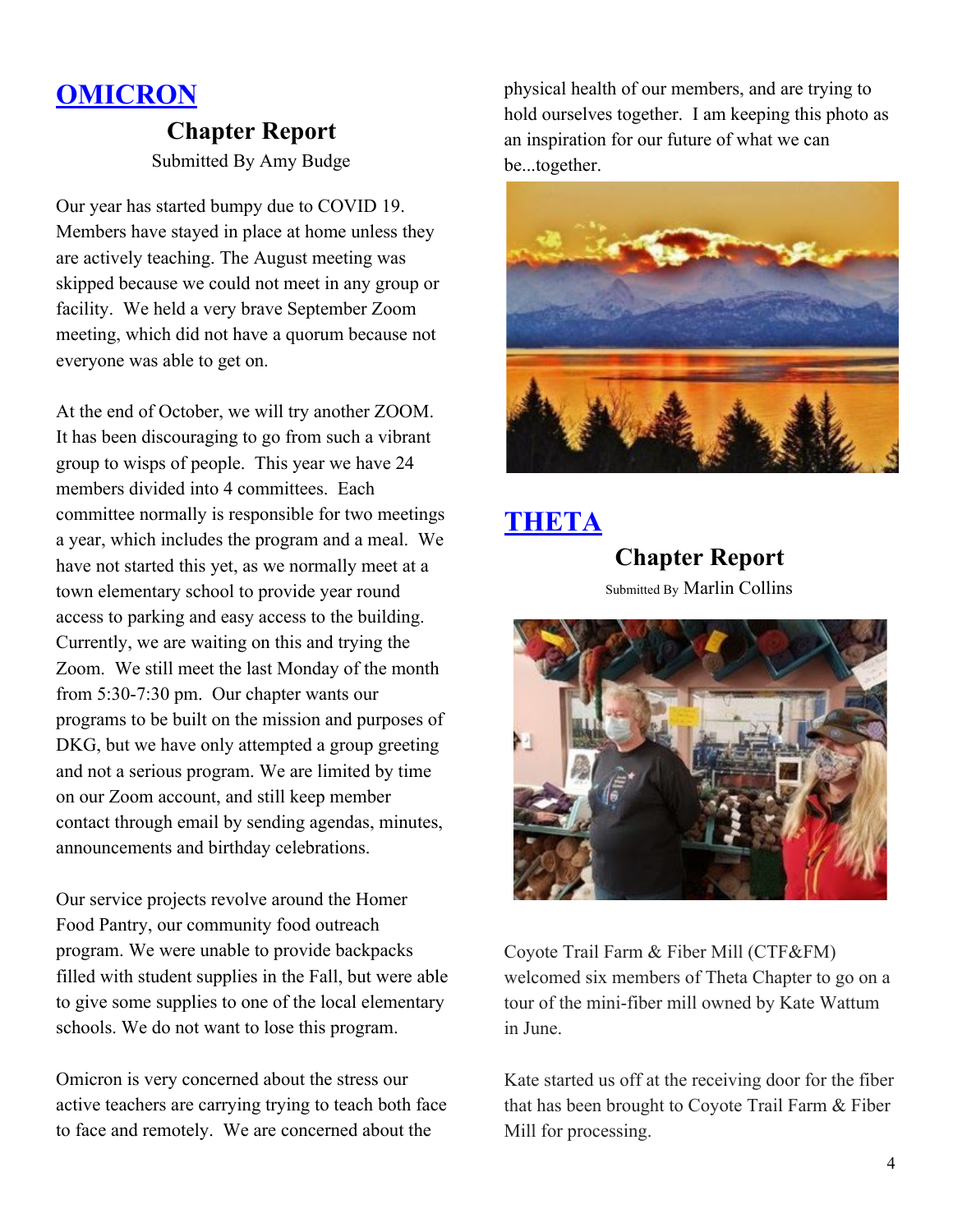As their website states, "The whole mini-mill process is based in the concept of 'value-added'." The wool does not come from other people, but most of what Kate had in the tubs was from her own sheep and alpaca that she raises. She also receives qiviut from Nunivik Island, sheep, alpacas, and dogs, etc. Kate supplies a needed service for Alaska.



This is the machine that washes the fiber. It can wash 3 different colors of fiber per load It is completely automatic, but, unlike a household washing machine it does not

agitate. The detergent loosens and floats away the oil and dirt. Using very hot water is needed to soften and dissolve the lanolin and other sticky oils.



After the fiber has been washed, it goes to the dryer to be dried on its own dry rack.

 The Carder is the heart of the fiber mill. It separates randomly placed fibers from each other and

individually aligns these fibers, presenting them in the form of a continuous web at the output end.

After the Carder is the draw frame which further aligns the fibers, running them side by side, a process called parallelization, making a stronger, more consistent roving. Combining multiple rovings and stretching them 2 1/2 times their original length, improves the consistency from spinning at the spinning machines.

The spinner draws in rovings and directs them

through a controlled system, outputting an extremely consistent fiber stream. You can see the spindles down at the bottom.

The winder creates a measured circle of fiber which when removed from the winder is hand twisted into a compact skein of yarn that Kate is holding.





We did enjoy the time Kate took with us in explaining what the process is and answering our questions.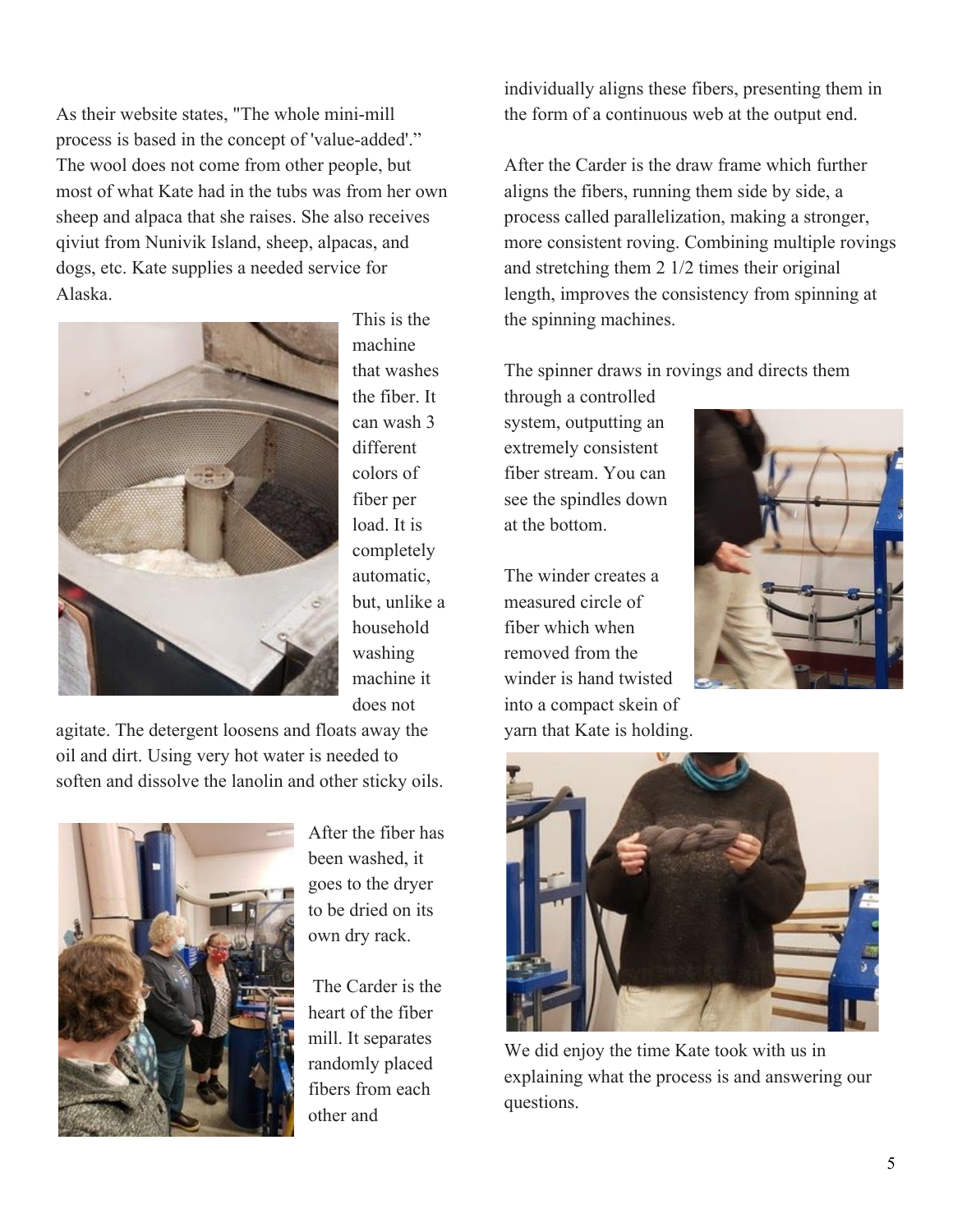September and October meetings were hybrid meetings - in person and via Zoom. September's program was hearing from Ron Inouye, Pamela Flory and Glenn Potts about their fantastic trip on a SilverSea cruise from Nome, Alaska to Tromsø, Norway. The slideshow was superb!

 October's program was Bud Marschner's presentation on the Sandhill Cranes of Creamer's Field, which was so very informative and the photos amazing.

#### **ZETA**

#### **Chapter Report**

The women of Zeta continue to strive even in the face of a global pandemic. We continue to support each other personally and professionally as we have all found ourselves delivering our instruction in this "new'' normal and are faced daily with the possibilities of change. As a collective, we are actively looking for ways to think outside the box. Taking this challenge as an opportunity to refine and enhance our communication with each other and our community. We will strive to continue to make, build, and maintain our community supports to meet the diverse and changing needs of the community we serve as we move through this pandemic as a collective.

Our current committees will be moving forward with efforts but not limited to maintaining and increasing membership, providing community outreach, giving scholarships to aspiring educators, enhancing communications and technology; because we all know that this one will be vital, and of course looking for creative ways to be a volunteer and give back. All while maintaining a solid financial base to support our efforts

As an executive board we met on Monday, October 19th and set our yearly calendar of Zoom meetings and will continue to have our traditional pre-meeting social gathering to strive to maintain some sense of normalcy. This included setting our late spring meeting as an outdoor gathering in hopes of good weather to get some much needed face-to-face connecting time.

Although our meetings and interactions will be limited and modified, we will continue to strive to keep our members recharged and energized.



#### **SCHOLARSHIPS**

By Tanya O'Brien We are happy to award our DKG State Scholarship to Noana (Peaches) Wallin, President of Epsilon Chapter in Ketchikan.

She is currently enrolled in Western Governors University pursuing a degree in Special Education and leading to a K-12 special education certification. Her experience, recognition for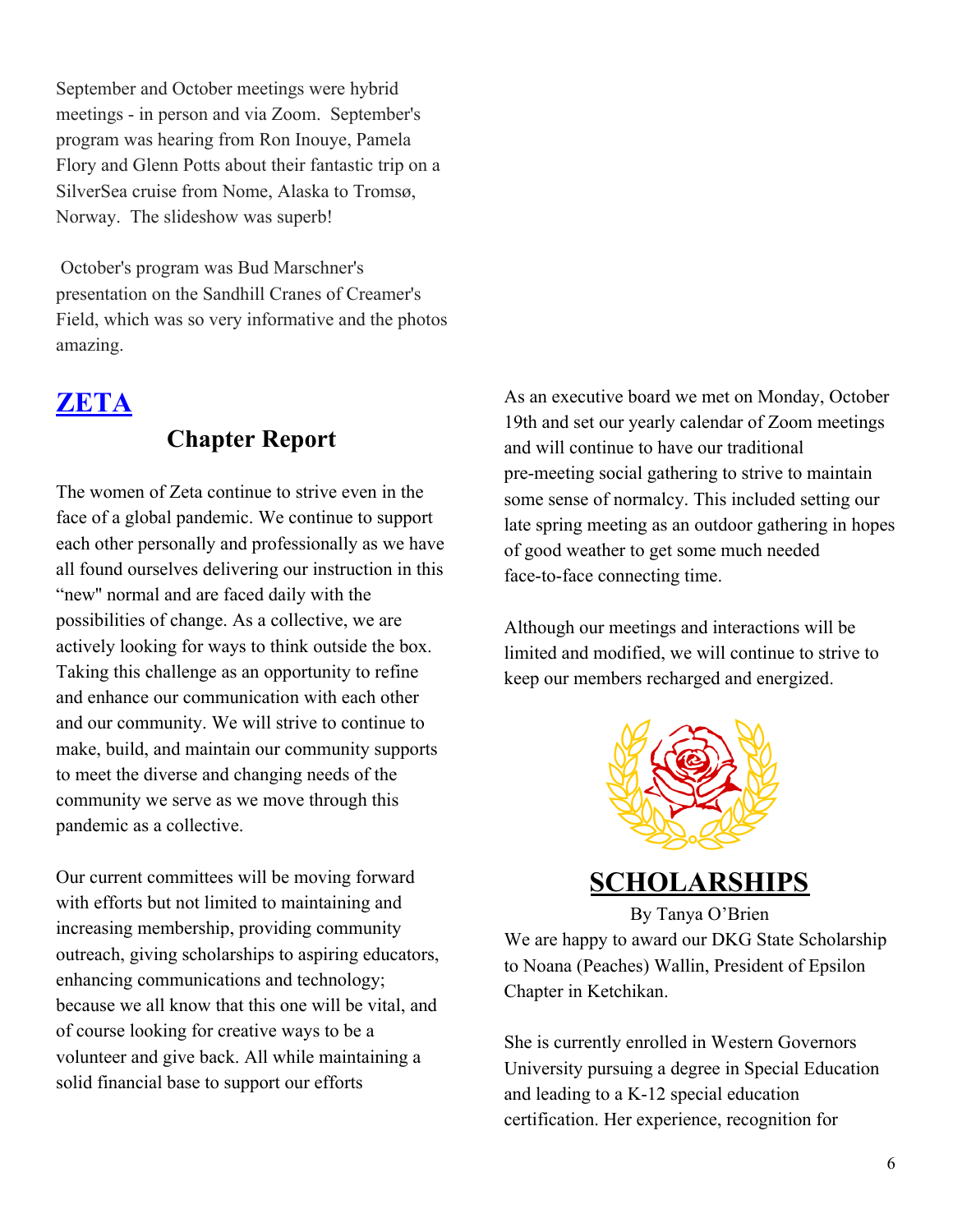achievements and dedication and service to DKG makes her an excellent candidate for this scholarship. There were no other applicants.

Tanya O'Brien, chairman Gayle Hammons Mary Ann Curtis





## **Alaska Chapter Presidents 2020-2022**

Beta - Fairbanks - Eleanor Houts prezbeta@yahoo.com

.

Epsilon - Ketchikan - Peaches Wallin borninabus@hotmail.com

Eta - Anchorage - Karen Wallace kwallace@gci.net

Iota - Sitka - Marcia Hirai marciahirai@gmail.com

Nu - Eagle River - Helen Harmon harmon\_helen@asdk12.org

Omicron - Homer - Amy Budge abudge@xyz.net

Theta - Fairbanks - Aldean Kilbourn akilbourn@gci.net

Zeta - Anchorage - Jessica Minguez and Nicole Ullman jessica.albarran@gmail.com ullman\_nicole@asdk12.org

#### Message From Gayle Hammons Alaska State DKG Member

I love this quote: *"Being challenged in life is inevitable. Being defeated is optional."*

In these current times, I try to keep this in my head. I have taken to wearing the masks that allow others to see my mouth, so they can see my smile. I say "thank you" and "Enjoy the rest of your day" as often as I can---I know my fellow DKG sisters do the same.

But my major concern these days deals with the state of education, of teaching in the midst of this world pandemic. If schools become boring as they add safeguards, they might as well close their doors. Even if distance learning is all that is possible, I know that DKG members can make distance learning fun too.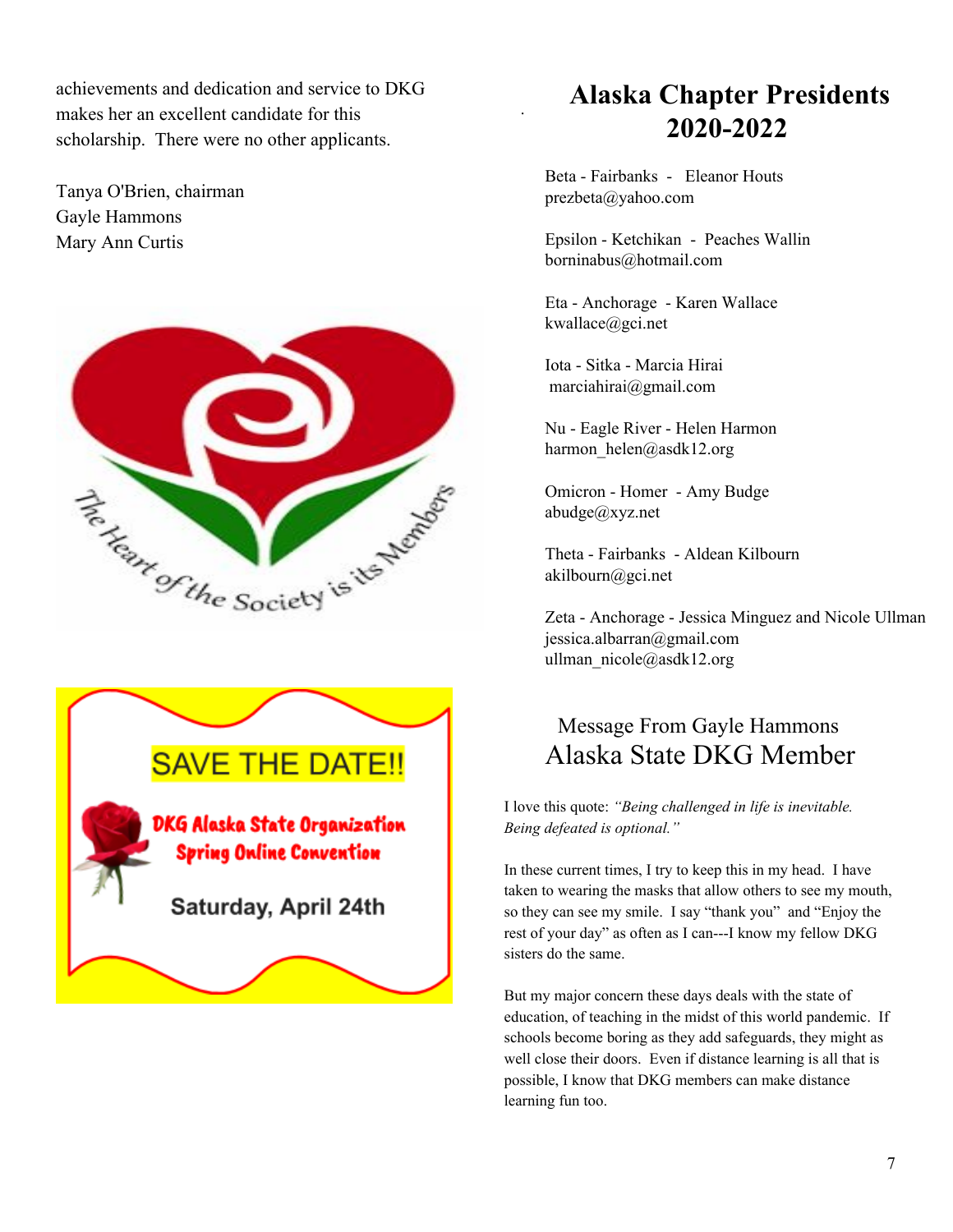If I had a classroom today, that quote would be above my door in the hallway. But I taught high school and college kids when I had a physical classroom—maybe there is another similar quote for the little ones to learn and take to heart that you can search for, one that means much to you as well.

All of this has been in my head since last spring, when this all began in earnest. Here in Sitka, only high school kids in the SSD attend a physical classroom every other day — every other child is participating in distance teaching. It is going OK. But there is still a great deal you can do, even if you are sitting at a computer, for hours at a time.

What are you doing to enrich the day as much as you can as you teach in these incredibly difficult times?

First, think of one thing that you **could** and would change about school, whether face to face or distance, almost instantly that would make you and your students happier? Would your fellow teachers be willing to do this too? Would this improve the atmosphere at your school? You are a DKG member—this is in your power!!

Think of a ritual or a once a week FUN activity that everyone, or the different subjects classrooms could do as a building!! Or, have a competition between grades or subjects. Does your principal "stand at the front door" (on camera) and greet every student as she or he can? Kids can remember this one little gesture for a lifetime.

But what can you do now??

MOVE. If you are standing, stretch your arms as high as you can, and then bend over loosely and shake those hands as if you wanted them to fall off.

If you are sitting, stretch your legs out as far as they can go and wiggle your feet AND your toes. Stretch your arms up and then side to side, twisting them so your hands are upside down at your wrists. Wriggle your fingers--- pretend to shake them off. Twist your wrists. Take hold of a shoulder, and twist it forward if you can. Then wriggle your spine a bit, sitting where you are.

Now, stretch your face muscles— make an exaggerated frown, and then a smile, and then open your mouth as much as you can, silently. Move your jaw so you can hear it move. If you can wriggle your ears, do that. If you can raise your eyebrows, do that, then shut your eyes tightly, and then open them widely. You are using sleepy muscles actively, waking them up, and…. you are waking up your brain!!

Is there a bit more energy now?

Have you tried using music in your classroom or at home? Obviously, choice is important. Sorry, but acid rock and the like just do not work. There is a great deal of music out there that is free to stream that does work. Look for music to study, but with no lyrics---soft, nature music and classical music works best here. An art or reading activity can have a background nature music played low and softly. If what they are doing is a group activity, and everyone is moving, then try some 50's or 60's music, again, not loudly, so that conversation can still be heard!

Ritual is very important to instill in any school. When your students begin to enter your classroom and leave create a ritual for everyday. Stand at your door as they enter and greet them with a cheery "Hi!" or high five each of them. Just saying the little word "Hello," can make or break a student's day.

Does the school have a morning ritual? A closing ritual? Work with administration to create one or both of these. Again, doing this can change the tone of the entire school population, all the way down to the janitors and aids!

We all have a tendency to think that only deskwork can be done in these challenging times. You can work in groups virtually or outside, or in the hallways or the MPR or?? If you make arrangements ahead of time, possibilities are almost endless. I once had two of my sci fi classes go out in the parking lot, and create a sci fi gadget or addition/change to every car in the lot. They returned, and wrote a justification for what they had created, and why/how it would boost the car's value. Drawings were encouraged. Then we offered any car owners later that week to drop by and see if their cars had been chosen over the course of the two classes (90% were, at least,) and see what their cars had as "additions." For weeks after this, the kids were still talking about this activity.

So, how could you have your students do this in the virtual classroom? Certainly, the Net is full of pictures of car models. Or airplanes, or??? Or, have them go outside and look at a car nearby. Just going outside for 5 minutes of fresh air is soooo healthy AND it wakes up the fuzzy brain!! Even if deskwork is necessary, have every other student turn his desk around somehow, or have everyone freeze, pick up their work, and sit on the floor to work for 15 minutes, and then have them return to their desks, and the others do that. Or, have the students sit in the desk next to them for the class, or activity, or the one behind them or in front of them. Or, have them move the computer 90 degrees, if possible, or???